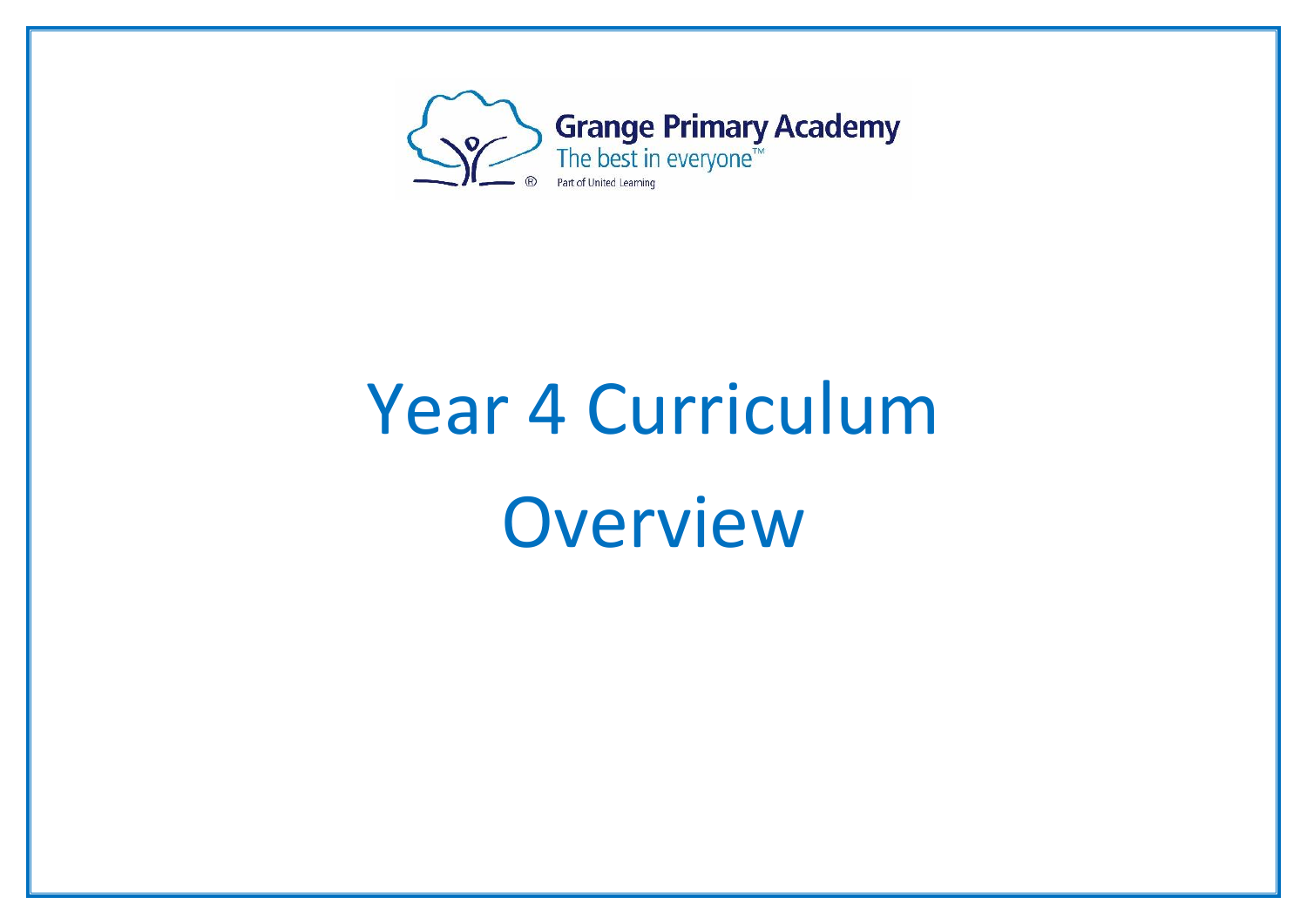|                   | <b>English</b>                                                                                                                                                         | <b>Maths</b>                                                                                                                                      | <b>History</b>                                        | Geography                     | <b>Science</b>                                                                                            | Art                                               | <b>DT</b>                                              | <b>RE</b>                                                                           | PE                                                                          | <b>Computing</b>                                           | <b>PSHE</b>                                                                                                                                                       | <b>Music</b>                                                  | <b>MFL</b>                                                                      |
|-------------------|------------------------------------------------------------------------------------------------------------------------------------------------------------------------|---------------------------------------------------------------------------------------------------------------------------------------------------|-------------------------------------------------------|-------------------------------|-----------------------------------------------------------------------------------------------------------|---------------------------------------------------|--------------------------------------------------------|-------------------------------------------------------------------------------------|-----------------------------------------------------------------------------|------------------------------------------------------------|-------------------------------------------------------------------------------------------------------------------------------------------------------------------|---------------------------------------------------------------|---------------------------------------------------------------------------------|
| <b>Curriculum</b> | UL/Own                                                                                                                                                                 | <b>White Rose</b>                                                                                                                                 | <b>UL</b>                                             | <b>UL</b>                     | Own/UL                                                                                                    | <b>Kapow</b>                                      | Kapow/DT<br><b>Association</b>                         | <b>Discovery RE</b>                                                                 | Own                                                                         | <b>Knowsley CLC</b>                                        | <b>PSHE</b><br><b>Association/Mind</b><br>Up                                                                                                                      |                                                               | <b>Language</b><br><b>Angels</b>                                                |
| <b>Autumn</b>     | Grammar<br>revision,<br>Narrative:<br>Report<br>writing,<br>Script -<br>Voiceovers<br>Poetry,<br>Character and<br>setting,<br>Instructions,<br>Letters &<br>reviews,   | <b>Place Value</b><br><b>Addition and</b><br><b>Subtraction</b><br><b>Length and</b><br><b>Perimeter</b><br><b>Multiplication</b><br>and Division | <b>Mayans</b>                                         | A Village In<br><b>Brazil</b> | <b>Electricity</b><br><b>Sound</b>                                                                        | <b>Formal</b><br><b>Elements of</b><br><b>Art</b> | <b>Mechanisms:</b><br><b>Pop Up Cards</b>              | <b>Beliefs &amp;</b><br><b>Practices</b><br>$\mathbf{U}$<br><b>Christmas</b><br>(C) | <b>Netball</b><br><b>Tennis</b><br><b>Dance</b><br><b>Hockey</b>            | <b>Endangered</b><br><b>Species</b><br><b>Real Or Fake</b> | <b>First week of</b><br>school Getting<br>Focused.<br>What strengths,<br>skills and<br>interests do we<br>have?<br>How do we treat<br>each other with<br>respect? | MEx Unit 11-<br>In the Past<br><b>South</b><br><b>America</b> | <b>Presenting</b><br><b>Myself</b><br><b>Family</b>                             |
| <b>Spring</b>     | Grammar<br>revision,<br>Traditional<br>Tales,<br>Explanation<br>text<br>Poetry,<br>Stories from<br>Different<br>Cultures,<br>Discussion<br>text,<br>Persuasive<br>text | <b>Multiplication</b><br>and Division<br><b>Area</b><br><b>Fractions</b><br><b>Decimals</b>                                                       | <b>Early</b><br><b>Islamic</b><br><b>Civilisation</b> | <b>Rainforests</b>            | <b>States Of</b><br><b>Matter</b><br><b>Living</b><br><b>Things In</b><br><b>Their</b><br><b>Habitats</b> | <b>Art &amp; Design</b><br><b>Skills</b>          | <b>Electrical</b><br><b>Systems:</b><br><b>Torches</b> | <b>Passover</b><br>$\mathbf{U}$<br>Easter $-$<br><b>Salvation</b><br>(C)            | <b>Basketball</b><br><b>Gymnastics</b><br><b>Gymnastics</b><br><b>Rugby</b> | <b>My Online</b><br><b>Life</b><br><b>Hour of Code</b>     | <b>How can we</b><br>manage our<br>feelings?<br><b>How will we</b><br>grow and<br>change?                                                                         | Hanami<br><b>Rainforests</b>                                  | <b>Rooms Of The</b><br><b>House or</b><br><b>Habitats</b><br><b>At The Cafe</b> |